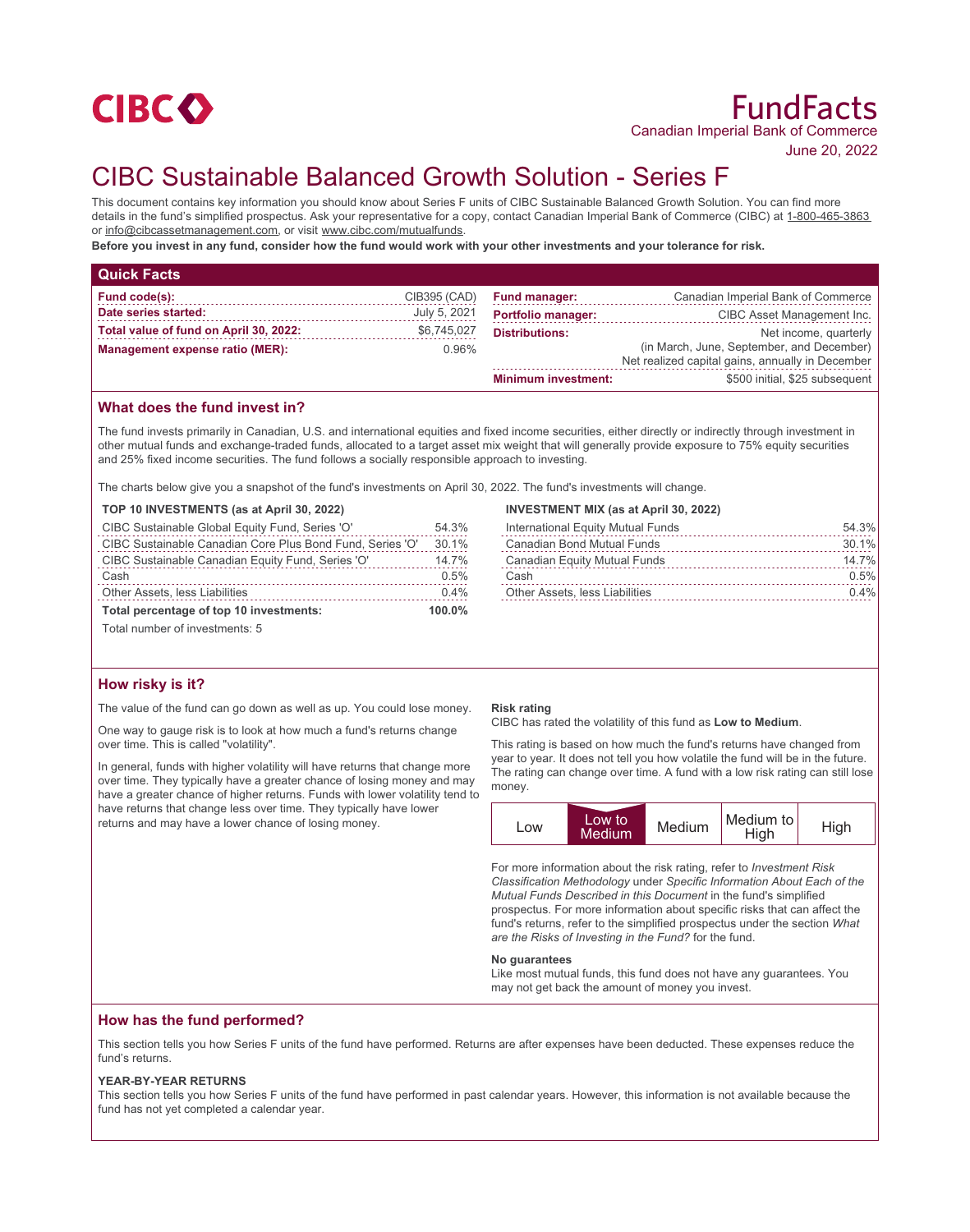#### **BEST AND WORST 3-MONTH RETURNS**

This section shows the best and worst returns for Series F units of the fund in a 3-month period. However, this information is not available because the fund has not yet completed a calendar year.

#### **AVERAGE RETURN**

This section shows the value and annual compounded rate of return of a hypothetical \$1,000 investment in Series F units of the fund. However, this information is not available because the fund has not yet completed 12 consecutive months.

| Who is this fund for?                                                                                                                                                                                                 | A word about tax                                                                                                                                                                                                                                                                                     |  |
|-----------------------------------------------------------------------------------------------------------------------------------------------------------------------------------------------------------------------|------------------------------------------------------------------------------------------------------------------------------------------------------------------------------------------------------------------------------------------------------------------------------------------------------|--|
| Investors who:<br>• want a fund with a socially responsible approach to investing;<br>• are seeking a combination of long-term capital growth and some<br>income: and<br>• are investing for the medium to long term. | In general, you will have to pay income tax on any money you make on a<br>fund. How much you pay depends on the tax laws where you live and<br>whether or not you hold the fund in a registered plan such as a<br>Registered Retirement Savings Plan (RRSP) or a Tax-Free Savings<br>Account (TFSA). |  |
|                                                                                                                                                                                                                       | Keep in mind that if you hold your fund in a non-registered plan, fund<br>distributions are included in your taxable income, whether you receive<br>them in cash or have them reinvested.                                                                                                            |  |

## **How much does it cost?**

The following tables show the fees and expenses you could pay to buy, own, and sell Series F units of the fund. The fees and expenses - including any commissions - can vary among series of a fund and among funds. Higher commissions can influence representatives to recommend one investment over another. Ask about other funds and investments that may be suitable for you at a lower cost.

## **1. SALES CHARGES**

There are no sales charges payable when you buy, switch, or sell Series F units of the fund.

#### **2. FUND EXPENSES**

You don't pay these expenses directly. They affect you because they reduce the fund's returns.

As at December 31, 2021, the expenses for Series F units of the fund were 0.99% of its value. This equals \$9.90 for every \$1,000 invested.

|                                                                                                                            |                                                                                                                                                                                                                                                                                                                                                                                                                                                                                                                                                                                                                                                                          | Annual rate<br>(as a % of the fund's value) |
|----------------------------------------------------------------------------------------------------------------------------|--------------------------------------------------------------------------------------------------------------------------------------------------------------------------------------------------------------------------------------------------------------------------------------------------------------------------------------------------------------------------------------------------------------------------------------------------------------------------------------------------------------------------------------------------------------------------------------------------------------------------------------------------------------------------|---------------------------------------------|
| Management expense ratio (MER)                                                                                             | This is the total of the fund's management fee (including the trailing commission), fixed administration fee, and any<br>operating expenses not covered by the fixed administration fee (fund costs) for Series F units of the fund.                                                                                                                                                                                                                                                                                                                                                                                                                                     | 0.96%                                       |
| <b>Trading expense ratio (TER)</b><br>These are the fund's trading costs.                                                  |                                                                                                                                                                                                                                                                                                                                                                                                                                                                                                                                                                                                                                                                          | 0.03%                                       |
| <b>Fund expenses</b>                                                                                                       |                                                                                                                                                                                                                                                                                                                                                                                                                                                                                                                                                                                                                                                                          | 0.99%                                       |
| More about the trailing commission<br>No trailing commission is paid in respect of Series F units.<br><b>3. OTHER FEES</b> | You may have to pay other fees when you buy, hold, sell, switch, or convert units of the fund.                                                                                                                                                                                                                                                                                                                                                                                                                                                                                                                                                                           |                                             |
| Fee                                                                                                                        | What you pay                                                                                                                                                                                                                                                                                                                                                                                                                                                                                                                                                                                                                                                             |                                             |
| <b>Fee-based arrangements</b>                                                                                              | You can only buy Series F units through representative firms who have entered into a Series F agreement with CIBC.<br>Series F units are available, subject to certain minimum investment requirements, to investors participating in certain<br>programs, such as clients of "fee-for-service" investment advisors, dealer-sponsored "wrap accounts", and others who<br>pay an annual fee to their dealer, and to investors who have accounts with a discount broker (provided the discount<br>broker offers Series F units on its platform). Instead of paying a sales charge, investors purchasing Series F units<br>may pay fees to their dealer for their services. |                                             |
| Short-term trading fee                                                                                                     | Up to 2% of the value of units you sell or switch within 30 days of buying them. This fee goes to the fund.                                                                                                                                                                                                                                                                                                                                                                                                                                                                                                                                                              |                                             |
| Switch fee                                                                                                                 | If you sell units of the fund to buy units of another fund, you may pay a switch fee of up to 2% of the value of units you<br>switch. This fee goes to your representative's firm.                                                                                                                                                                                                                                                                                                                                                                                                                                                                                       |                                             |
| <b>Conversion fee</b>                                                                                                      | If you convert units of the fund to another series of units of the same fund, you may pay a conversion fee of up to 2%<br>of the value of units you convert. This fee goes to your representative's firm.                                                                                                                                                                                                                                                                                                                                                                                                                                                                |                                             |